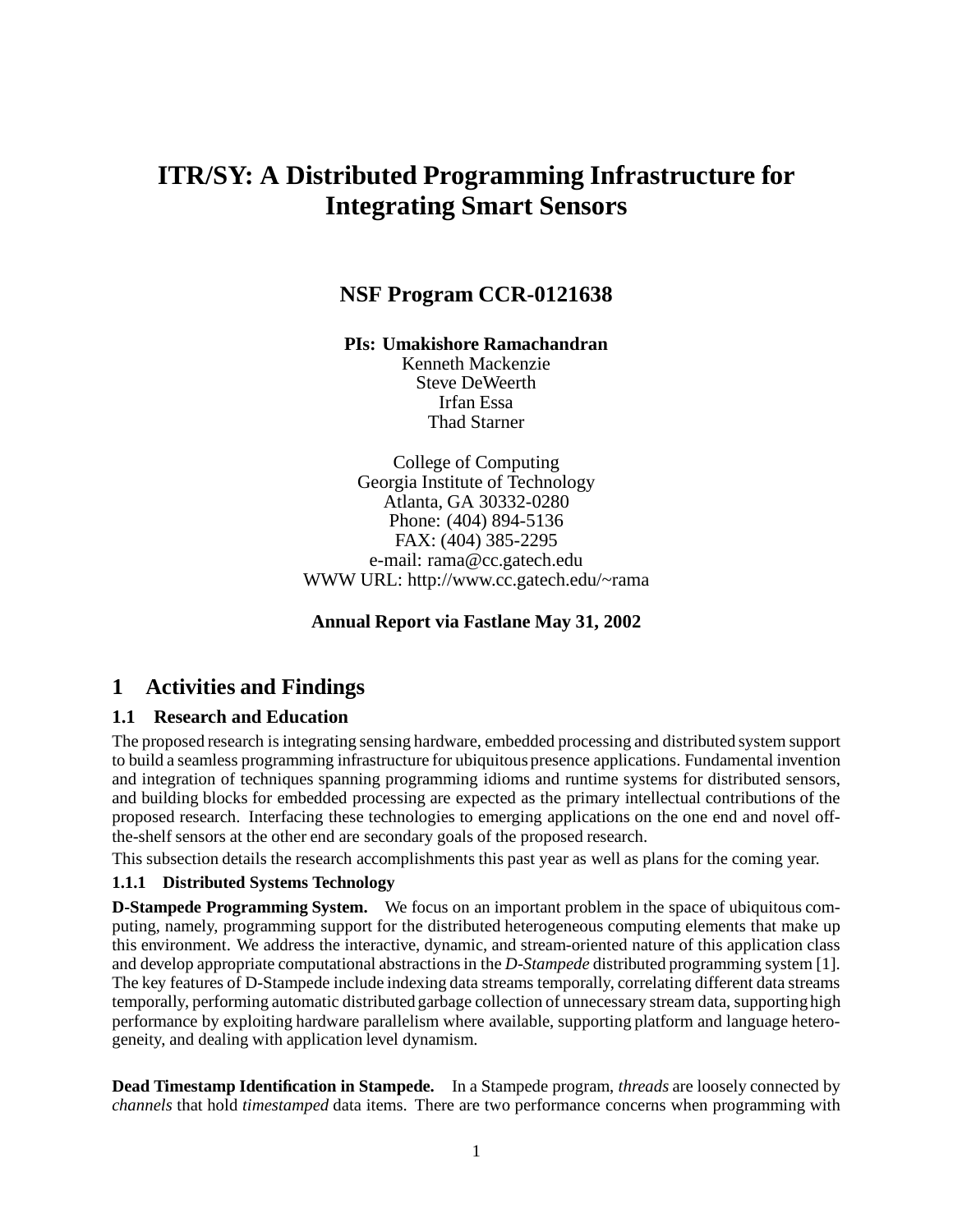Stampede. The first is *space*, namely, ensuring that memory is not wasted on items that are not fully processed. The second is *time*, namely, ensuring that processing resource is not wasted on a timestamp that is not fully processed. We have introduced a single unifying framework, *dead timestamp identification*, that addresses both the space and time concerns simultaneously. Dead timestamps on a channel represent garbage. Dead timestamps at a thread represent computations that need not be performed. This framework has been implemented in the Stampede system. Experimental results showing the space advantage of this framework are presented in [2]. Using a color-based people tracker application, we show that the space advantage can be significant (up to 40%) compared to the previous garbage collection techniques in Stampede.

**Towards Aspect-Oriented Programming Support for Cluster Computing.** Interactive multimedia applications (such as audio/video processing) are good candidates for cluster computing. Such applications are best represented as coarse-grain dataflow graphs and are rich in pipelined, task, and data parallelism. Specification of the strategies for mapping computational abstractions to compute nodes, and their plumbing are two important issues in the design of such complex parallel and distributed applications. Due to the varieties of parallelism that are available in such applications, the space of strategies to be explored can be vast. We have developed an aspect-oriented programming language for cluster computing called *STAGES*. This language allows the algorithm design to be disentangled from the connection management and performance concerns. STAGES provides a simple syntax for specifying the connections among threads and data abstractions, and their mapping onto the nodes of the cluster. The current implementation targets the *Stampede* cluster programming library. However, the language is general and can be retargeted to a different set of abstractions. In [3], we present STAGES, its implementation, and its utility for mapping complex applications onto a cluster. We also present performance results from exploring the parallelism space for two such applications on a 17-node cluster of 8-way SMPs (Intel Xeon processors) interconnected by Gigabit Ethernet.

**Interaction Between Stampede Runtime and Operating Systems.** The Stampede system has been built as a runtime library on top of standard operating systems. In [4], we study the interaction between the Stampede runtime system and the underlying operating system. The study is conducted on two identical hardware platforms running Solaris and Linux, respectively. A cycle-accurate event logging facility using the CPU cycle counter is at the core of this study. There are several interesting insights coming from this study [4]. First, memory allocation does not take up a significant amount of the execution time despite the interactive and dynamic nature of the application domain. Second, the Stampede runtime does not pose a significant overhead over raw messaging for structuring such applications. Third, the results suggest that the thread scheduler on Linux may be more responsive than the one on Solaris. Fourth, the messaging layer spends quite a bit of time in synchronization operations.

### **1.1.2 Mechanisms for Embedded Architectures**

**Software Caching for Embedded Sensor Processing.** Software caching reconciles programmability with cost for embedded processing associated with sensors in a distributed sensing infrastructure. Local processing is important to addressing the bandwidth hierarchy problem of distributed sensing. Numerous local processors demand both low cost and ease of programming in order to scale. Software caching is a novel technology that gives embedded processors containing only local, on-chip memory the programmability features of caching and memory management without the hardware cost.

Software caching with binary rewriting fits the embedded scenario in three ways. First, automatic caching enables the convenient programming model of a large address space at the embedded system. Second, an all-software implementation minimizes cost and (potentially) power over a hardware implementation while maximizing flexibility. Flexibility is crucial to achieving high, predictable hit rates which are necessary when cache miss time is high. Third, dynamic binary rewriting shifts some software caching overhead from the simple embedded system to the powerful server. The rewriter reduces the time and space of cache miss checks through specialization at the cost of extra overhead in servicing cache misses. The cache miss checks run in the embedded system while the misses are handled by the server.

Over the past year we have developed a two-piece software cache system [6, 7] where the server is any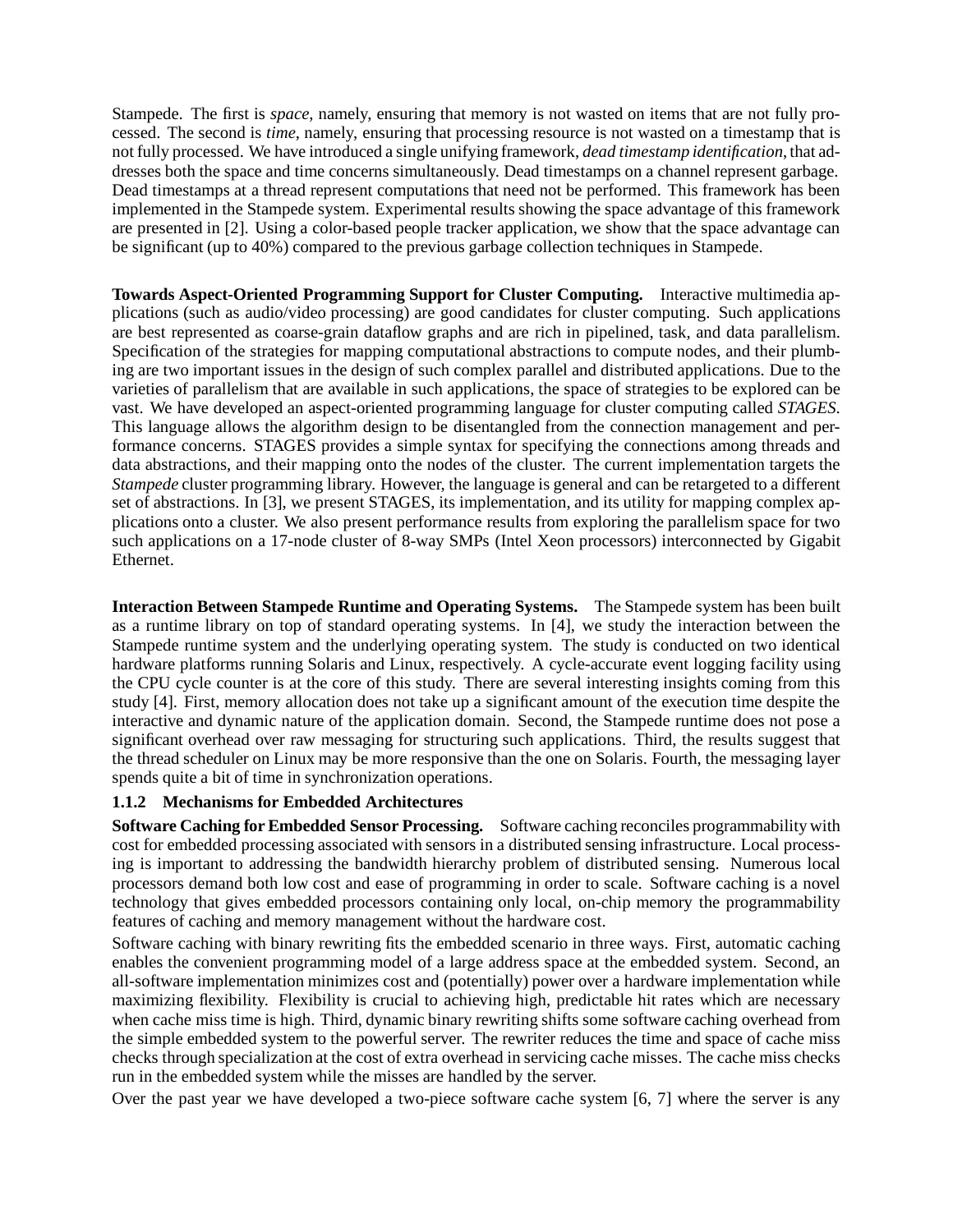Unix-based platform and client is a StrongARM-based device such as a Skiff or iPAQ. We are applying this system to run sensor-local software in the distributed sensing infrastructure project.

#### **1.1.3 Sensor Technologies**

**Sensor Lab.** We are provisioning a Sensor Lab within the College of Computing to support our research into flexible software infrastructure for pervasive, heterogeneous, sensor networks. Our lab will include modest quantities of a wide variety of devices, both wired and wireless, from simple commercially available (COTS) components to complex research prototypes.

Initially, we are in the process of deploying five technologies. The first is a commercial tag-based location system from Versus Technology (www.versustech.com) that uses IR sensors to locate suitably tagged resources (equipment, individuals, etc.). RF sensors are also used to provide a simple button-based back channel for notifications from tagged individuals. This system has been successfully installed in the Dartmouth computer science department and we are working with both researchers at Dartmouth and developers at Versus Technology.

The second technology is a grid of simple, low-cost wireless temperature sensors from Point Six (www. pointsix.com). These devices are not programmable and represent the low-end in the spectrum of sensor complexity. These sensors are easily relocatable and provide fixed-rate broadcast of temperature data via IR.

For the third technology, we are deploying commercial ultrasonic sensors from several vendors, based on the Polaroid 6500 processor board and Polaroid 7000 series transducers. We intend to make a variety of hardware modifications to these sensors to experiment with different location techniques. For example, we plan on modifying the chipset to output a "profile" (1D analog intensity vs. time) to help distinguish individuals from inanimate objects in a room. We also plan on deploying several sensors in a room and launching a pulse from a single sensor to measure transmitivity and scattering, as well as reflections.

For our fourth sensor technology, we are working with the well-known Berkeley MICA Motes, commercially available from Crossbow (www.xbow.com). These wireless devices are programmable via the TinyOS operating system and feature photo diodes, thermistors, accelerometers and microphones. We are combining our Mote-based efforts with colleagues in the Aware Home (Gregory Abowd, College of Computing).

The fifth technology we are currently working with is a sophisticated research prototype developed by Mark Smith at HP Labs known as the Smart Badge 4. This single-board computer runs Linux and supports a variety of sensors and interconnects, including wireless. Because it supports Linux, this device is an excellent testbed for experimenting with OS and architectural interactions with "smart" sensors.

**Software Infrastructure.** While a variety of software technologies exist to facilitate deployment of sensor networks, these tools are often provided by individual vendors to support their particular technology. Very little work has been done directed toward infrastructures specifically designed to support large-scale, heterogeneous, sensor networks.

Sensor-based applications in richly heterogeneous environments place a variety of demands on software infrastructure. Sensing devices must be dynamically activated and deactivated, tuned, maintained, and sometimes programmed in the field. Failure is potentially frequent (e.g. battery failure) depending on the delicacy of the equipment and harshness of the environment. Ironically, sensors must themselves be monitored for responsiveness and accuracy by higher levels of software. The location of mobile sensors must be tracked and inferred. Sensor data requires conditioning in device and application specific ways. Sensor data must be acquired as needed (either push or pull) and the rate and characteristics of data acquisition may vary dynamically during the lifetime of an application. In large-scale heterogeneous environments, sensor data streams should be published (described and registered) to facilitate efficient access and sharing. Data streams are often virtualized (filtered and processed and re-published) to provide cleaner, higher-level sensor data abstractions. Mechanisms are required to fuse, persist and query, recent and historical sensor data. Post-acquisition processing sometimes requires (e.g. image analysis) significant computational resources. In such cases, sensor data must be routed to appropriate computational clusters in a timely manner and the results of analysis must be made available to end applications. All of these requirements must be met in a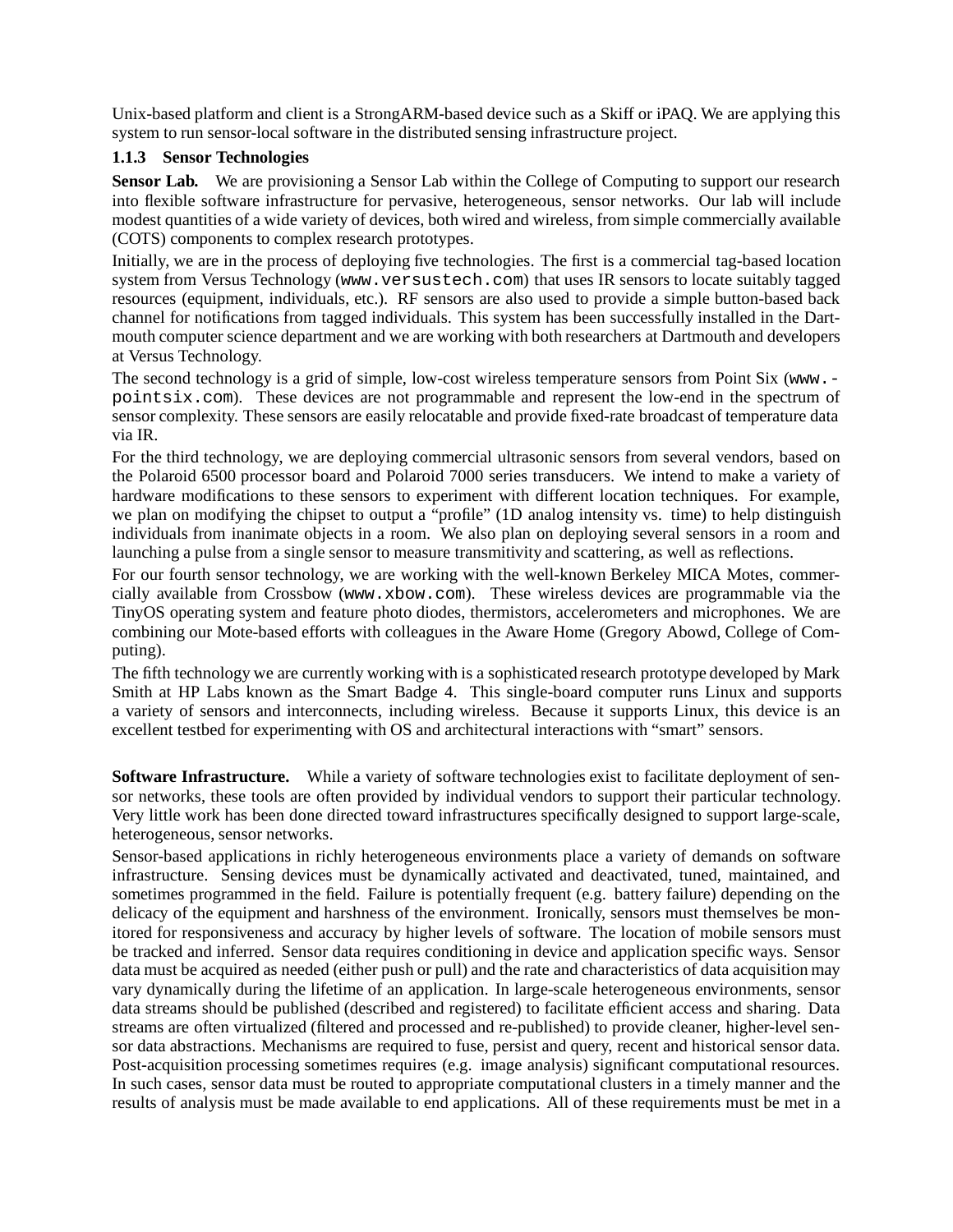scalable, cross-platform and power-conserving way.

We are working toward providing support for heterogeneous sensor networks within the D-Stampede programming infrastructure. Our Sensor Lab will serve as a testbed to focus and validate design, realize and optimize implementation, and inspire and confirm novel sensor-based applications.

Our preliminary infrastructure efforts have involved the design and implementation of a data fusion library for use in D-Stampede. The primary abstraction in this design is a *fusion channel*. A fusion channel is a specialized Stampede channel that abstracts the application of a programmer-supplied fusion function to sets of correlated data items, acquired from a programmer-specified set of input channels. Items are correlated by virtual timestamp and we have devised mechanisms to synchronize and appropriately pace virtual time. Fusion can be activated "on demand" or in a "data driven" manner, providing both "push" and "pull" styles of data flow. Fusion channels can be composed to form fusion pipelines. Fusion channels offer the same benefits as Stampede channels (garbage collection, transparent cross-platform access, random access by virtual timestamp, etc.). We have paid careful attention to caching and flow-regulation to provide good performance.

We designed fusion channels based on three "real-world" fusion applications solicited from our colleagues at Georgia Tech. The first application is a multi-camera 3d image reconstruction system used for teleconferencing (Matt Hans, ECE and HP labs). The second involves fusion of location data to increase accuracy from cooperative teams of robots (Tucker Balch, College of Computing). The third involves fusion in a variety of contexts in a system for the specification, simulation and execution of robot plans (Ron Arkin, College of Computing).

In the near future we hope to add further support for synchronization and possibly incorporate power-saving time synchronization algorithms for wireless devices. We also plan to explore infrastructural support for naming, description and discovery of sensor services along with high-level access (DB queries) to persistent sensor data. In addition, we are exploring the introduction of quality-of-service directives into Stampede applications to allow system-wide adaptation of resource management when insufficient resources are available to meet resource demands. We are using the metaphor of selective attention in biological systems to guide this work.

All of these mechanisms are being encapsulated within a *media broker architecture* on top of D-Stampede. The media broker will serve as a clearing house for applications that need sensor data. The key idea is to virtualize sensors so that they can be accessed in an application specific way via the media broker. We hope to provide stable releases of D-Stampede to these and other colleagues to use for sensor and fusion related applications.

#### **1.1.4 Application Driven Studies**

**On-line Television Channel Recommender.** One of our first applications is an agent that monitors a large number of television channels and recommends ones with similar content to the one a user is watching. As a concrete example, during the Persian Gulf war, military commanders used civilian news agencies for some of their reconnaissance. However, one news watcher can not hope to watch the content of the many channels providing coverage. Our "TV Watcher" is designed to capture the closed captioning of the channel the user is currently watching and compare this information to the closed captioning on other channels. Using information retrieval techniques and user interfaces similar to the Remembrance Agent [10], the TV Watcher presents the user with one line summaries and a thumbnail video of similar news stories on other channels. Thus, the user may see that another channel has new or different information and can change to that channel with a simple keystroke for a different perspective.

This application and future variants stress our architecture in several ways. First, each video channel is captured by a separate process with current PC hardware limited to two to three such processes per machine. A small stream of information (the closed captioning text) is continuously sent to a correlation engine. If the channel is selected to be displayed by the correlation or user interface processes, the stream may increase significantly. Thus, the flow and demand for information from the capture cards (or "sensors" in this system) is continuous and dynamic. In future variants where image correlation or OCR is performed on the video channels to help determine relevance, code or correlation databases may also be pushed back toward the sensors.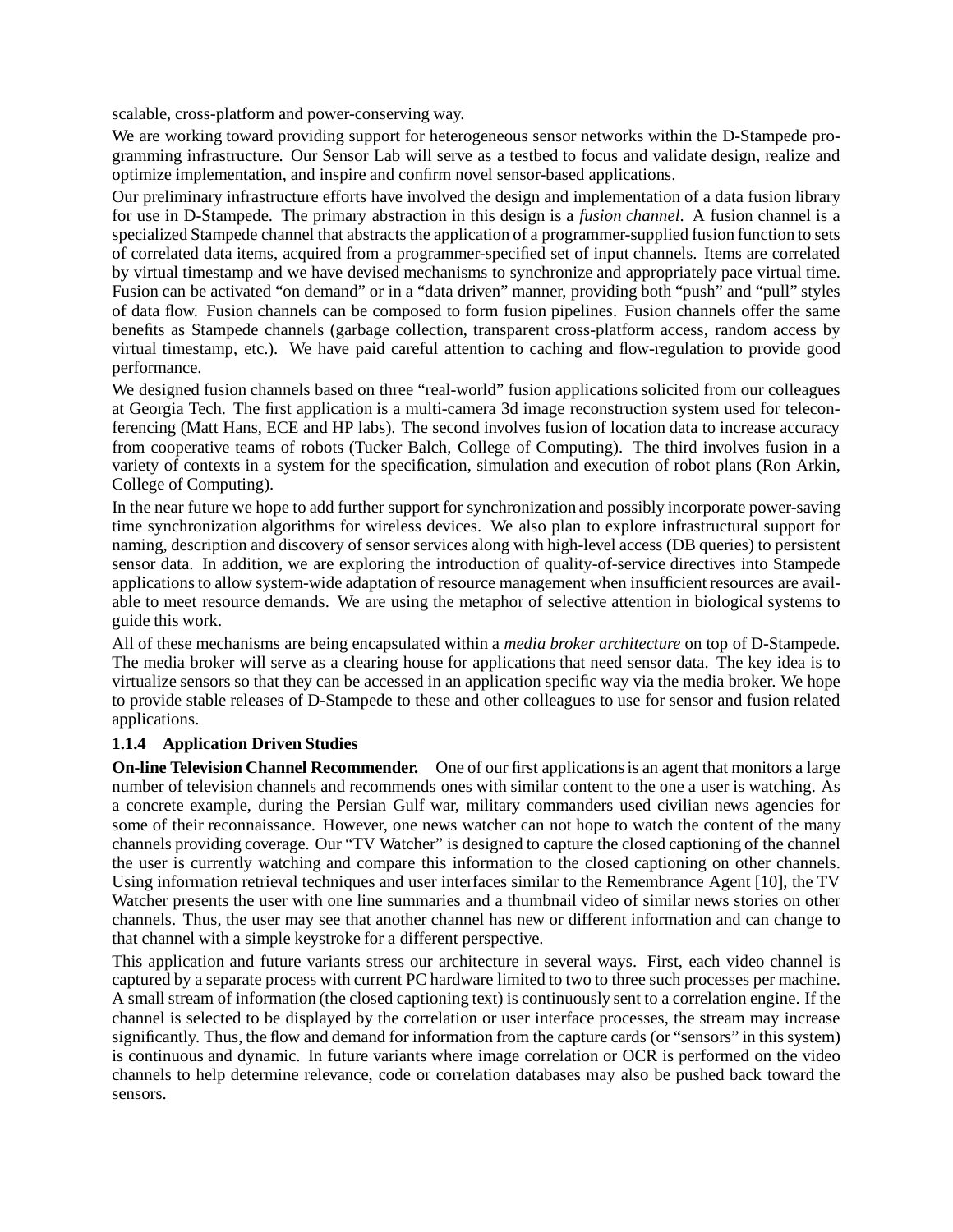Due to the extensive undergraduate involvement of this project and personnel changes, we have not yet written a paper on this project. However, we are currently porting the original demonstration prototype to a more formal D-Stampede version of the system for study.

**Aware Environments.** One goal of our ongoing project is to build and study the importance of an anthromorphic agent in the home environment. We envision an agent that can represent the house (i.e. be the face of the house) and interact with the residents naturally. At present, we are developing various toolkits to support the building of such agents with faces. These agents need to be aware of the residents, track where they are, make eye contact and converse with naturally. After the technology and constructions goals are achieved, we intend to evaluate the importance of such anthromorphic interfaces.

At present, this project is pursuing two main types of face models:

- 1. One is the Face Robot (called "Pong") constructed as a research prototype by IBM's Blue Eyes Group (www.almaden.ibm.com/cs/blueeyes/). "Pong" is an attentive robot, uses the technique uses special cameras installed as eyes that track the eyes of the person in front of it. Our goal is to design a tracking system which can be later used for face recognition purposes. It is currently being integrated with an audio system to achieve improved performance and reliability.
- 2. We are also building detailed graphical models as a part of a related project that will also be used to develop graphical agents for the house. These graphical agents will be aware of the residents, and interact with them in a natural manner. See www.cc.gatech.edu/cpl/projects/animatedspeakers/ for more details.

An important aspect of this work is the fusion of sensory information from various types of sensors and integrating them for higher-level interpretation that supports the face-to-face interaction between the face of the house and the user [11]. For this reason, we are building our algorithms using the media broker architecture that is being implemented on top of D-Stampede.

### **1.2 Training and Development**

### **1.2.1 Undergraduate Research Participation**

We continue to attract bright and interested undergraduates to research projects in our group. Undergraduate participation in research within the College is facilitated by the excellent UROC program (www.cc. gatech.edu/program/uroc), coordinated by Amy Bruckmann. A variety of institute-wide programs are also available (www.undergraduateresearch.gatech.edu) including a special fund sponsored by the president of Georgia Tech and several NSF-sponsored projects (URIP, SURF, etc.). In addition, we sponsor the Systems Hackfest group each semester that includes 5-10 undergraduates participating in research-related projects for fun or course credit.

Here are some projects that undergraduates have worked on that we have been demonstrating to visitors to Georgia Tech:

**Integrating Selective Attention and Soft Caching in the Stampede Framework.** The work brings together smart sensing, programmable and cheap hardware platforms to serve as data aggregators for smart sensors, and a distributed programming model that allows the seamless programming of a continuum of sensors, actuators, and backend high-performance clusters. Accomplishments to date include development of a retinal camera, a softcache architecture for just in time loading of hot code and data on data aggregators, and extension of the Stampede distributed programming model to wireless and wired devices.

**Distributed Selective Video Streaming using D-Stampede.** D-Stampede is a distributed programming system with support for temporally indexing stream data emanating from several sources. In this work, we illustrate the ability to compose applications using D-Stampede with multiple cameras, making efficient use of network bandwidth. Local processing at each camera sends the centroid value to a head end. A thread at the head end instructs the camera with the highest score (indicative of the location of most action at the current time) to stream full video. A GUI allows a manual over-ride as well. This system has applications in distributed surveillance, and assisted living.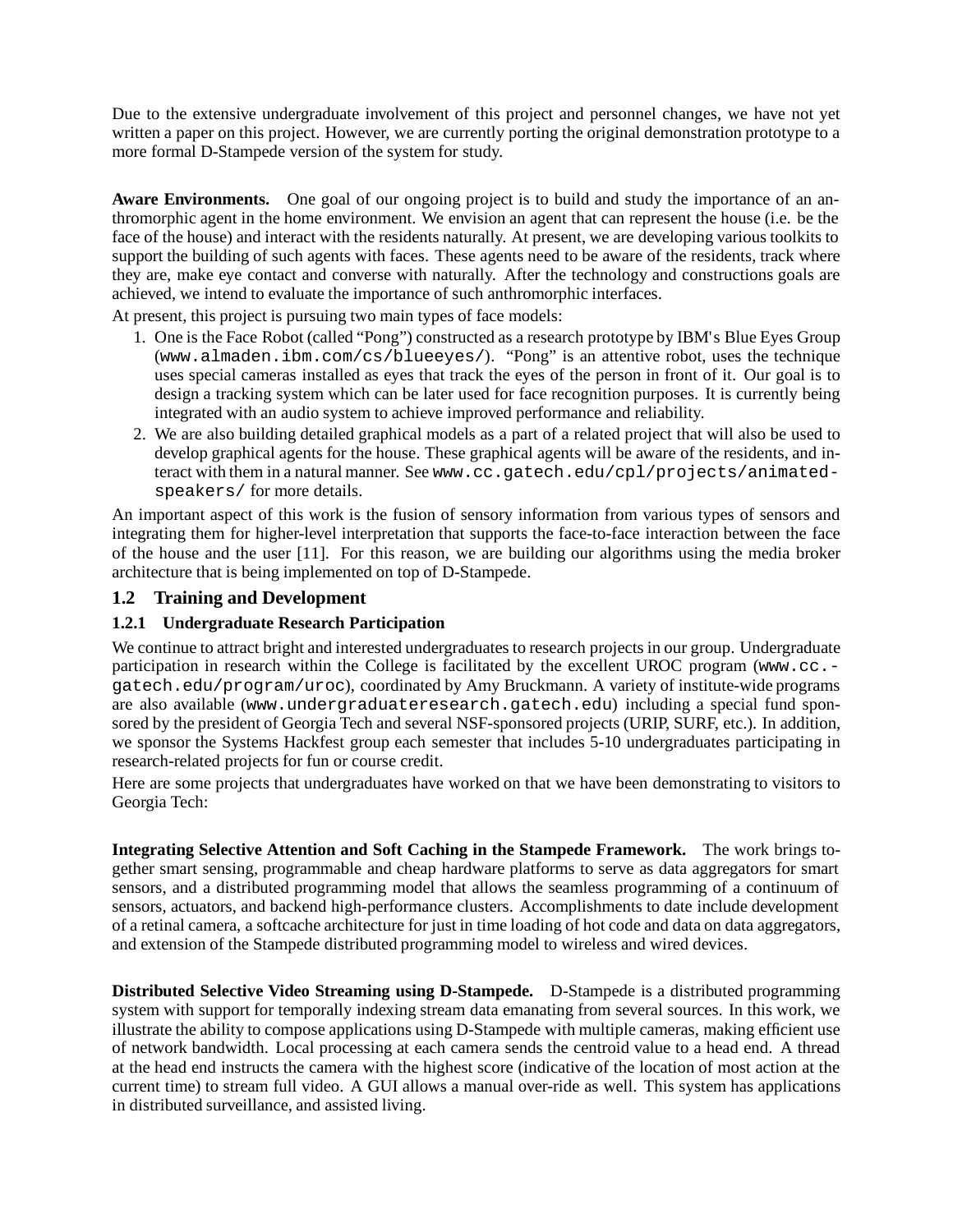### **1.3 Outreach**

The College of Computing at Georgia Tech continues its popular summer intern program (funded by ONR) for promising undergraduate students from Colleges and Universities who do not have the infrastructure to support research in computing. As an example, in the summer of 2000, we had participants from Spelman College, University of Puerto Rico, Florida A&M, Talladega College, Morris Brown College, and Morehouse College. The intent is to match these students with faculty and graduate students who can mentor them through an eight-week research project. This program provides the interns with a rich summer research experience, and serves as a port-hole for what awaits them if they decide to go to graduate school.

We have held several open-house events in 2001 to acquaint researchers from within and outside the College of Computing to the technologies being developed in our group.

Finally, in November 2001 we held a successful Symposium on Systems and Networking Technologies at Georgia Tech (www.cc.gatech.edu/~rama/tech-symp.pdf). The intent was to feature cuttingedge research from leading industries. The Symposium allowed Tech students to build bridges with industrial researchers and also provided a showcase for ongoing systems research at Georgia Tech.

### **1.3.1 Advisory Board**

Prof. Ramachandran is also a PI on an NSF research infrastructure (RI) award. As part of managing the NSF RI award, we hold an annual research advisory board meeting with external board members. The board members for our 2001 meeting included: Roger Haskin (IBM Almaden), Jim Rehg (formerly at Compaq CRL), Yousef Khalidi (Sun), Gita Gopal (HP labs), Rick Schlichting (AT & T), Willy Zwaenepoel (Rice), Kai Li (Princeton), and Mary Vernon (UW-Madison).

Much of the research work being conducted for the ITR project uses the RI equipment. Thus the advisory board meeting features the research work of the ITR project quite prominently and thus obtains valuable feedback and establishes connections with industries.

The next board meeting has been tentatively scheduled for Fall of 2002.

## **2 Publications and Products**

### **2.1 Publications**

See the references at the end of this document.

### **2.2 Web Site**

Please visit the project web site at www.cc.gatech.edu/~rama/ubiq-presence/

# **3 Contributions**

The activities we are currently undertaking have resulted in a significant number of publications and software artifacts. These are listed in the references at the end of this report.

### **3.1 Human Resources**

We have roughly 15 graduate students, 10 undergraduate students, and 4 research scientists working in areas related to this project.

### **3.2 Research and Education**

The research artifacts from the project are finding their way into graduate courses. Professor Ramachandran taught a special topics course entitled, "Pervasive computing with distributed sensors," (URL: www.cc. gatech.edu/classes/AY2002/cs8803e\_spring). Some of the students in the course used D-Stampede as an implementation vehicle for the course project.

Further we are in the process of establishing a *sensor lab* via funding from an NSF RI award. This lab will serve both the research agenda of this ITR award as well as curricular development both in the College of Computing and School of Electrical and Computer Engineering at Georgia Tech.